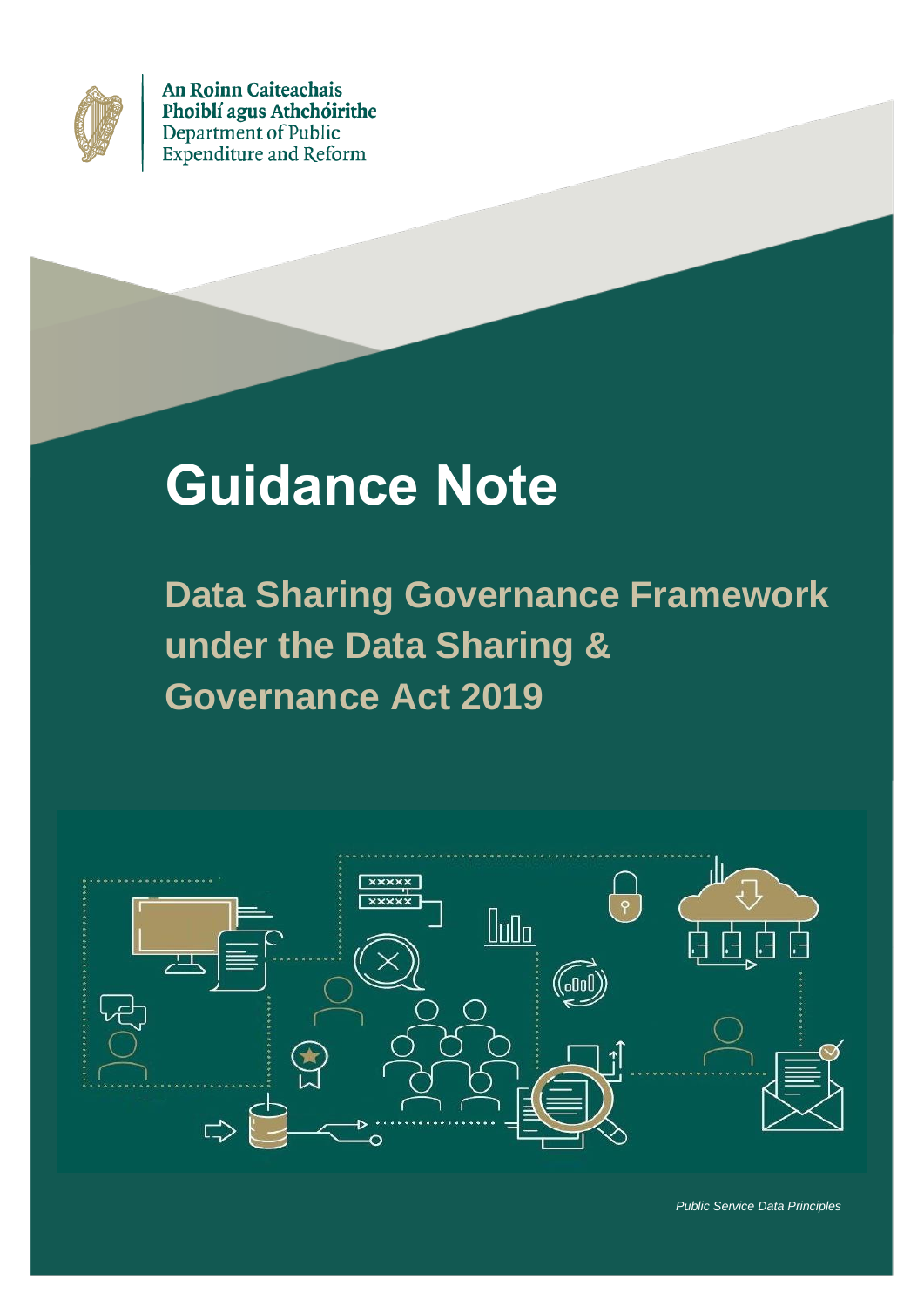

# **Contents**

| <b>Introduction</b>                                                                                          | 3                                |
|--------------------------------------------------------------------------------------------------------------|----------------------------------|
| <b>Data Sharing and Governance Act</b>                                                                       | 4                                |
| What is the purpose of the DSGA?                                                                             | 4                                |
| What is Data Sharing?                                                                                        | 4                                |
| <b>What is Personal Data?</b>                                                                                | 4                                |
| What is the current status of the DSGA?                                                                      | 5                                |
| <b>Sharing Data through the DSGA</b>                                                                         | 6                                |
| Who can share data?                                                                                          | 6                                |
| When can data be shared?                                                                                     | 6                                |
| When is it not legally appropriate to use the DSGA for data sharing?<br>What data is excluded from the DSGA? | $\overline{7}$<br>$\overline{7}$ |
| How can I share data?                                                                                        | 8                                |
| The Data Sharing Playbook                                                                                    | 8                                |
| The Data Sharing Guidelines                                                                                  | 9                                |
| The Model Data Sharing Agreement (DSA)                                                                       | 9                                |
| <b>Accession Agreement</b>                                                                                   | 9                                |
| What is involved in Public Consultation?                                                                     | 9                                |
| <b>The Governance Framework</b>                                                                              | 11                               |
| Who plays a role?                                                                                            | 11                               |
| Lead Agency/Lead PSB                                                                                         | 11                               |
| Data Officer                                                                                                 | 11                               |
| Data Protection Officer (DPO)                                                                                | 11                               |
| Data Governance Board and their Committees                                                                   | 11                               |
| Data Governance Unit                                                                                         | 12                               |
| <b>Appendix A</b>                                                                                            | 13                               |
| July 2021 Commencements                                                                                      | 13                               |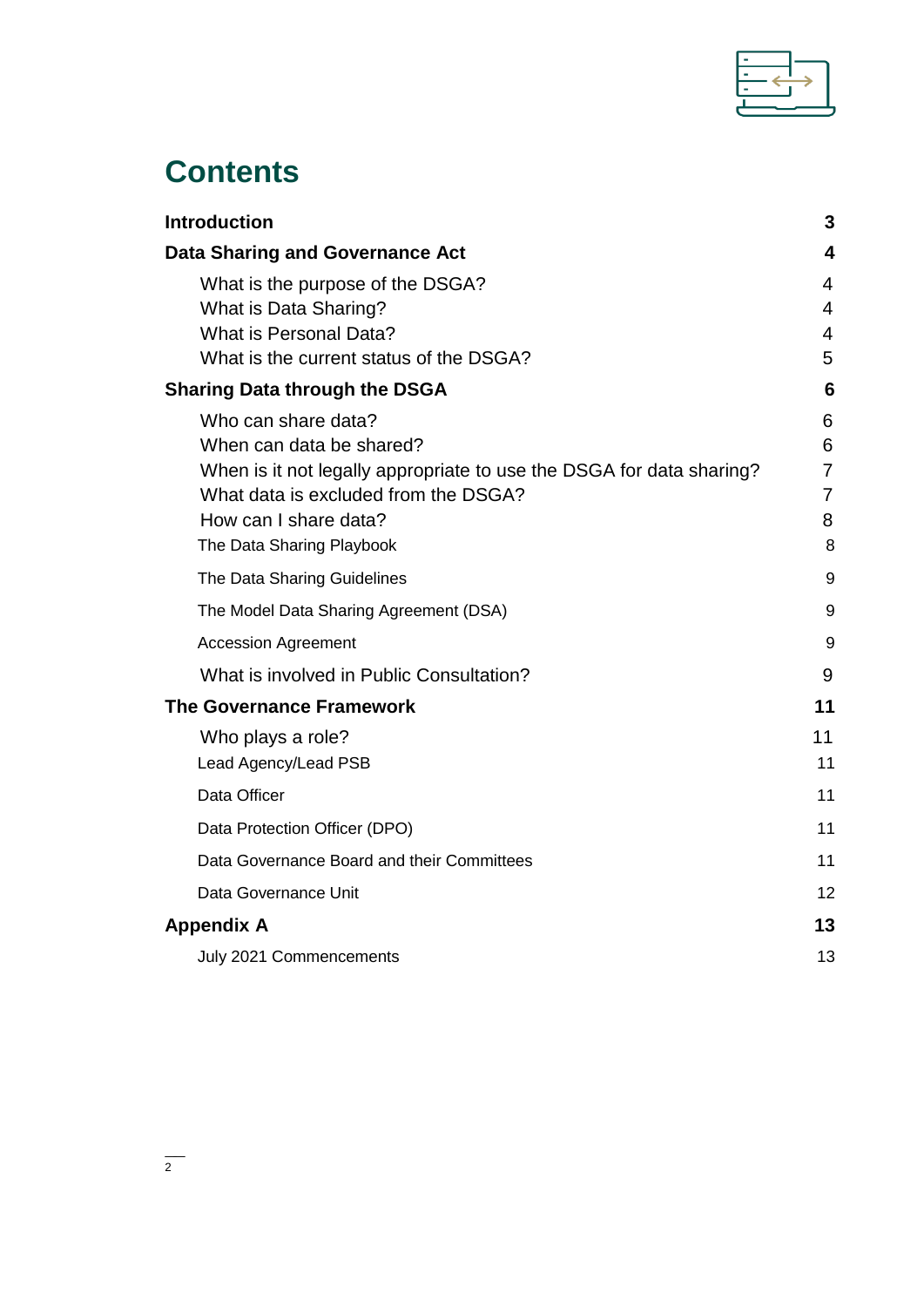

# <span id="page-2-0"></span>**Introduction**

The Data Sharing and Governance Act 2019 provides for the regulation of information sharing, including personal data, between public bodies; of the management of information by public bodies, the establishment of base registries, the collection of public service information; and to establish the Data Governance Board. The purpose of this guidance note is to provide Public Service Bodies (PSBs) with an introduction to the new Data Sharing Governance Framework under the Data Sharing and Governance Act 2019 (DSGA). This note also identifies those sections of the Act that were commenced in July 2021.

This guidance offers PSBs wishing to leverage the DSGA as their legal basis for sharing data, clarification on what constitutes data sharing, when data can and can't be shared, who can share data, a summary of how to share data and the processes involved with the new Data Sharing Governance Framework.

The full step by step process for data sharing can be found in the **[Data Governance](https://ogcio.gov.ie/data-policy-team/)** section of the **[OGCIO's](https://ogcio.gov.ie/)** website.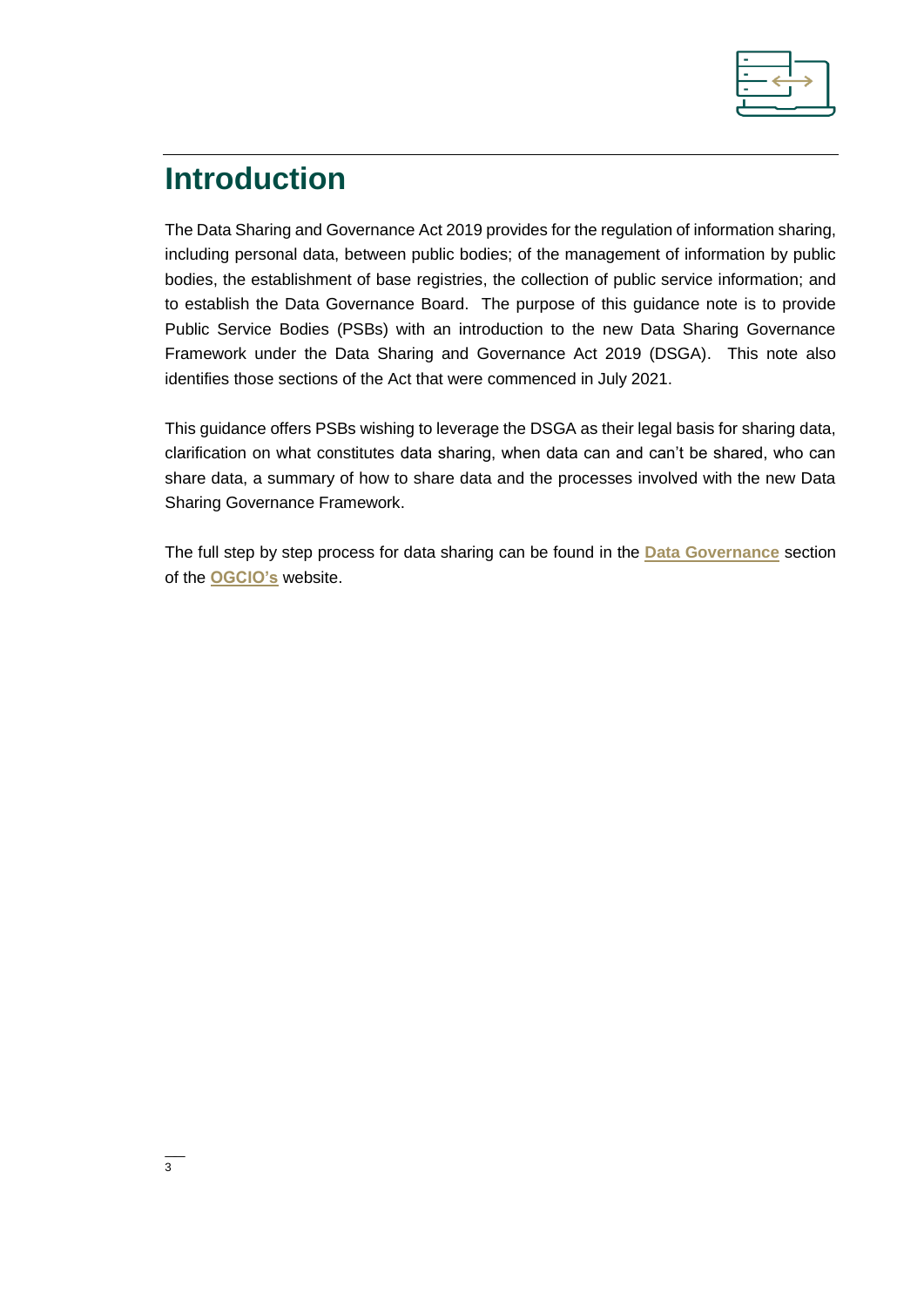

# <span id="page-3-0"></span>**Data Sharing and Governance Act**

# <span id="page-3-1"></span>**What is the purpose of the DSGA?**

The DSGA is an enabling piece of legislation that provides a statutory basis on which public bodies can share personal data in the context of providing public services. It will ensure the safe handling of that data through an appropriate governance framework and gives transparency to the data sharing agreements in place.

Data sharing across the public service has a key driver in the once-only principle which seeks to facilitate that citizens and businesses only need to supply the same information once to the State. Moreover, effective and appropriate data sharing can improve services to citizens, improve quality of data, support research and development, assist data driven decision making and inform policy. Whilst data sharing can bring benefits in terms of efficient delivery of public services, it must be done in a way that assures individuals that their personal data is treated with respect, only shared where necessary and in accordance with law.

# <span id="page-3-2"></span>**What is Data Sharing?**

The DSGA defines **data sharing** as the disclosure of information, including personal data, by a public body to another public body. Unless another specific statutory basis exists, the sharing of personal data between public bodies must be carried out in accordance with the Act.

### <span id="page-3-3"></span>**What is Personal Data?**

Under the DSGA, "personal data" has the same meaning as in the General Data Protection Regulation (GDPR).

Under GDPR "'personal data' means any information relating to an identified or identifiable natural person ('data subject'); an identifiable natural person is one who can be identified, directly or indirectly, in particular by reference to an identifier such as a name, an identification number, location data, an online identifier or to one or more factors specific to the physical, physiological, genetic, mental, economic, cultural or social identity of that natural person."

Under the DSGA, a reference to the key word "person" includes a deceased person and a reference to personal data or special categories of personal data also include personal data or special categories of data of a deceased person.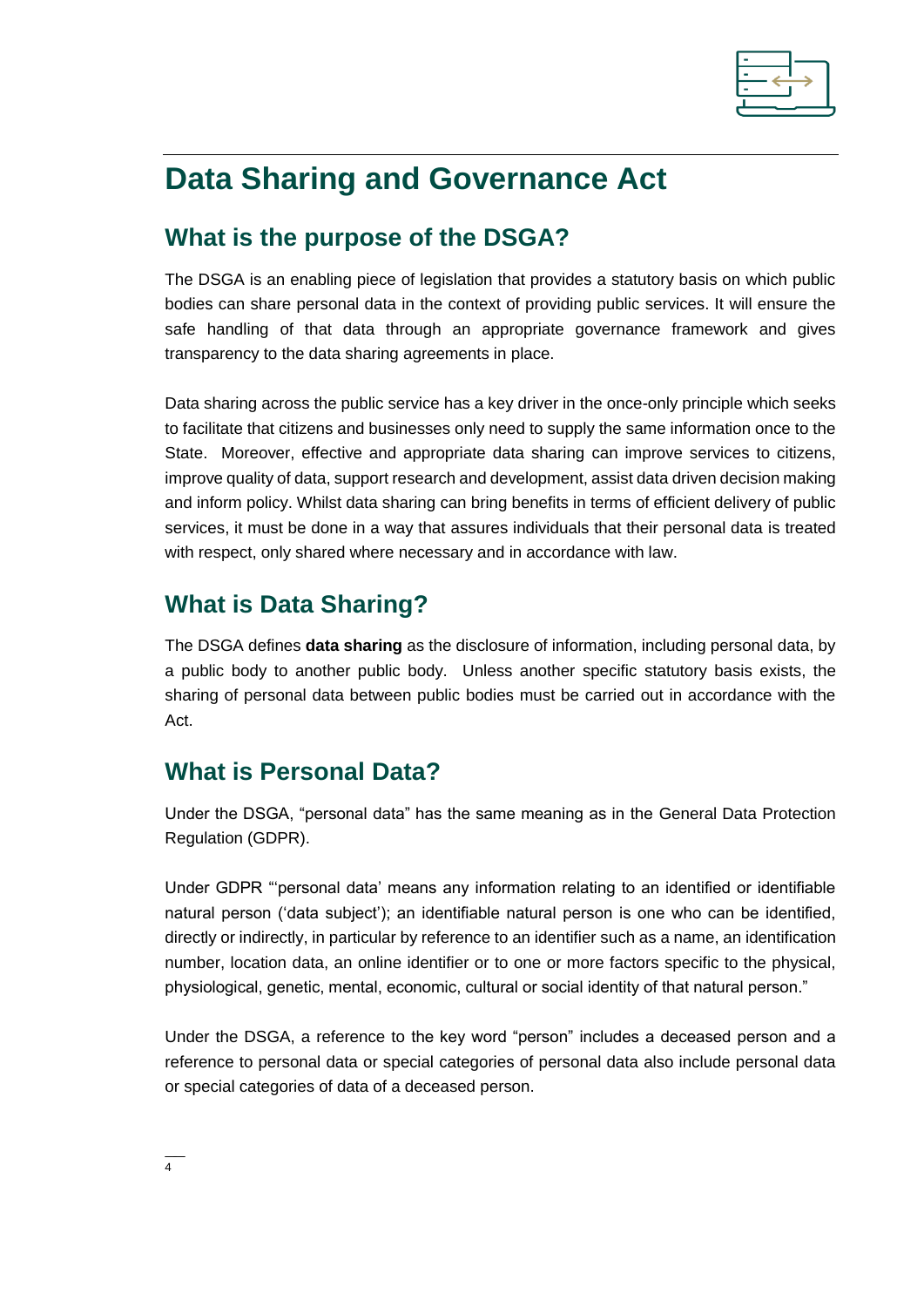

## <span id="page-4-0"></span>**What is the current status of the DSGA?**

The DSGA is being commenced in a number of stages. Several sections were commenced immediately after the DSGA was passed into law April 2019. For details on these initial sections commenced see the **Irish [Statute Book.](http://www.irishstatutebook.ie/eli/isbc/2019_5.html)** 

July 2021 has seen a significant set of commencements in particular those that establish the Data Governance Board and allow it to begin its work – see [Appendix A](#page-12-0) which describes these sections.

The final commencement will be specifically for section 6(2) (3) and is currently scheduled for 31st March 2022 and for which a further advisory will issue at that time.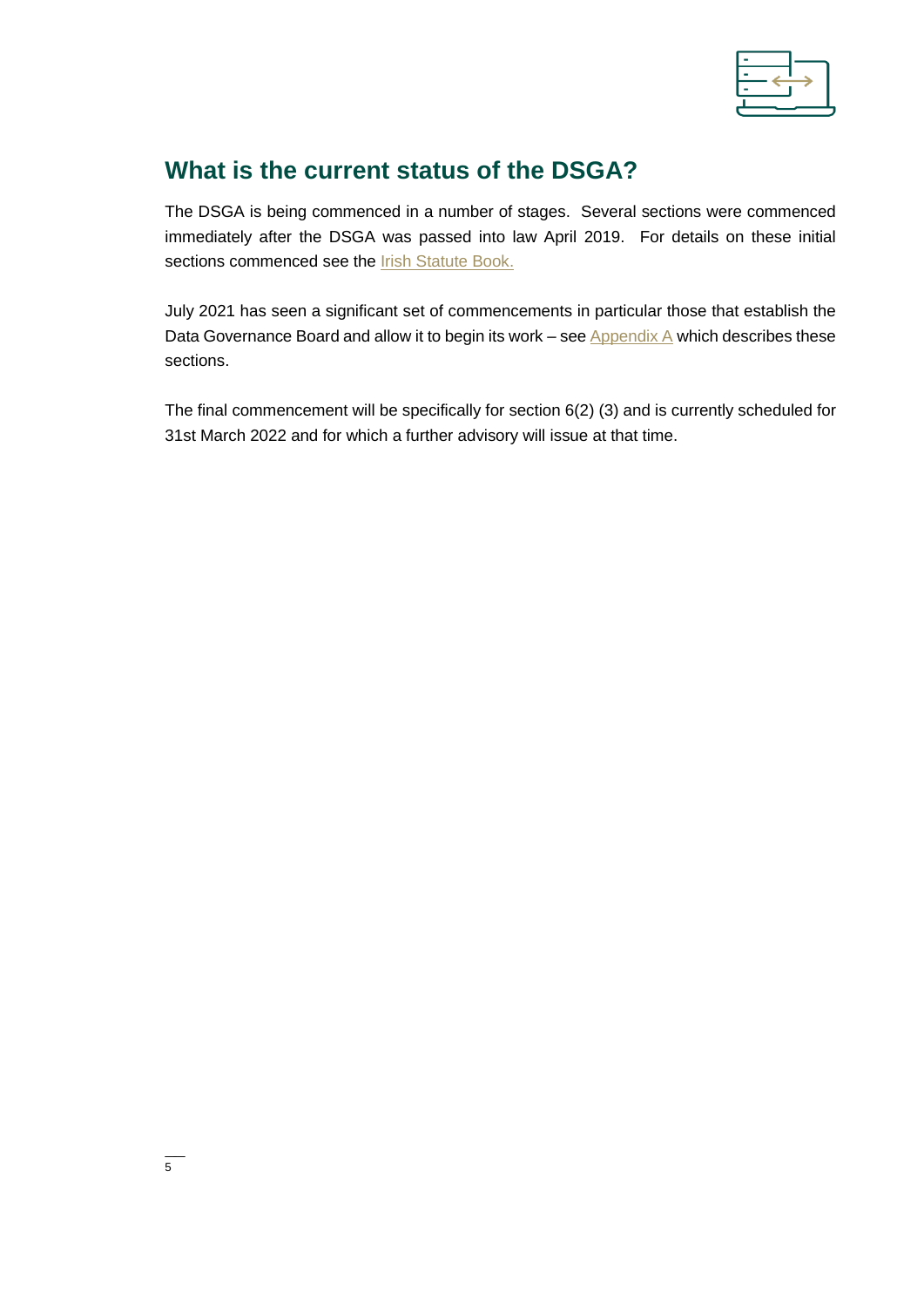

# <span id="page-5-0"></span>**Sharing Data through the DSGA**

# <span id="page-5-1"></span>**Who can share data?**

The DSGA applies only to data sharing between public bodies. Section 10 of the DSGA sets out the definition of a public body for the purposes of data sharing - link [here.](http://www.irishstatutebook.ie/eli/2019/act/5/enacted/en/print#sec10) A list of bodies that are excluded from the definition of public body and therefore cannot share data under the DSGA, can be found in the final Schedule of the Act - link [here.](http://www.irishstatutebook.ie/eli/2019/act/5/enacted/en/print#sched)

The Public Service Bodies (PSBs) mentioned throughout this documentation are the same public bodies as listed under Section 10 of the DSGA.

### <span id="page-5-2"></span>**When can data be shared?**

The DSGA provides broad terms for when data can be shared. A public body may disclose personal data (including personal data of deceased persons) to another public body in the following circumstances:

1) Where required to do so by a direction of the Minister of Public Expenditure and Reform under Section 14 of the DSGA.

**OR**

- 2) Where it is necessary and proportionate to do so for the purpose of performing a function of either public body, **and for at least one of the following purposes**:
	- To verify the identity of a person, in connection with the provision of services to that person.
	- To identify and correct erroneous information held by either public body.
	- To avoid a financial or administrative burden that would otherwise be imposed on a person in connection with the provision of services to that person.
	- To establish a person's entitlement to the provision of a service.
	- To facilitate the administration, supervision and control of a service, programme or policy being delivered by or on behalf of either public body.
	- To facilitate the improvement or targeting of such a service, programme or policy.
	- To enable evaluation, oversight or review of such a service, programme or policy.
	- To facilitate analysis of the structure, functions, resources and service delivery methods of either public body.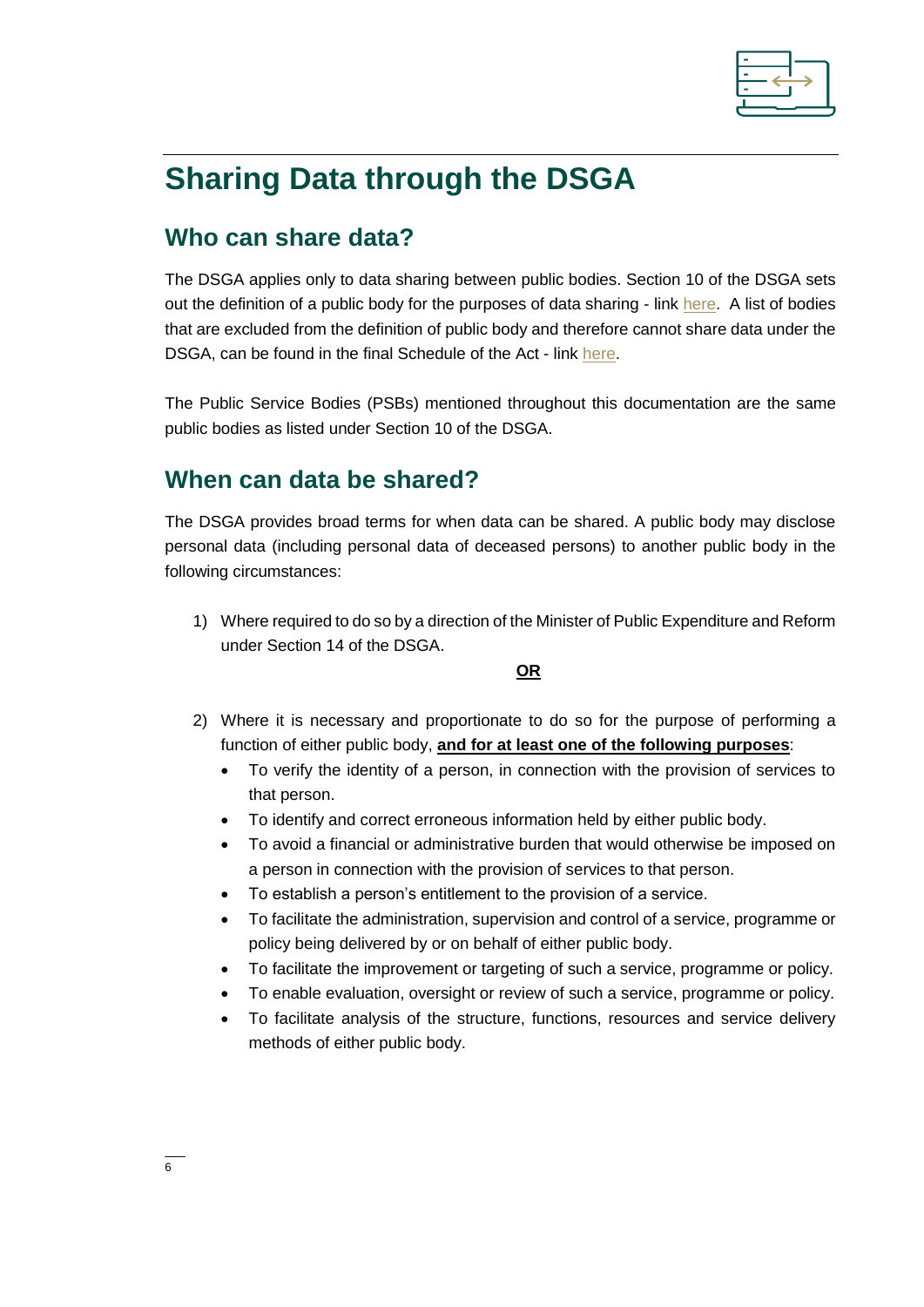

The DSGA requires that a Data Sharing Agreement (DSA) must be completed as part of the governance processes for data sharing. This DSA ensures compliance with all relevant data protection legislation.

# <span id="page-6-0"></span>**When is it not legally appropriate to use the DSGA for data sharing?**

The DSGA does not apply where another specific statutory basis for sharing data exists, as for example under section 265 of the Social Welfare Consolidation Act 2005.

The DSGA also provides that a Data Sharing Agreement between public bodies under the DSGA is not an appropriate legal basis for sharing data for the following purposes:

- The internal administration of either public body, including that relating to the employment of the data subject.
- The prevention, detection or investigation of offences.
- The apprehension or prosecution of offenders.
- The imposition or execution of a fine or sentence of imprisonment.
- The exercise of the functions of the Criminal Assets Bureau.
- Protecting the security of the State, including from espionage, sabotage and unlawful acts of subversion or foreign interference.
- Identifying foreign capabilities, intentions or activities that impact the international or economic well-being of the State.
- Co-operating with authorities in other states and international organisations aimed at preserving international peace, public order and security.
- The defence of the State.
- The international relations of the State.

For a complete list of data sharing exclusions see Part 2 Section 12 of the DSGA **- [DSGA](http://www.irishstatutebook.ie/eli/2019/act/5/enacted/en/print#sec12)  [Exclusions.](http://www.irishstatutebook.ie/eli/2019/act/5/enacted/en/print#sec12)**

### <span id="page-6-1"></span>**What data is excluded from the DSGA?**

The provisions of the Act exclude sharing of **special category data** (racial or ethnic origin, political opinions, religious or philosophical beliefs, or trade union membership, and the processing of genetic data, or sexual orientation– see Article 9 GDPR).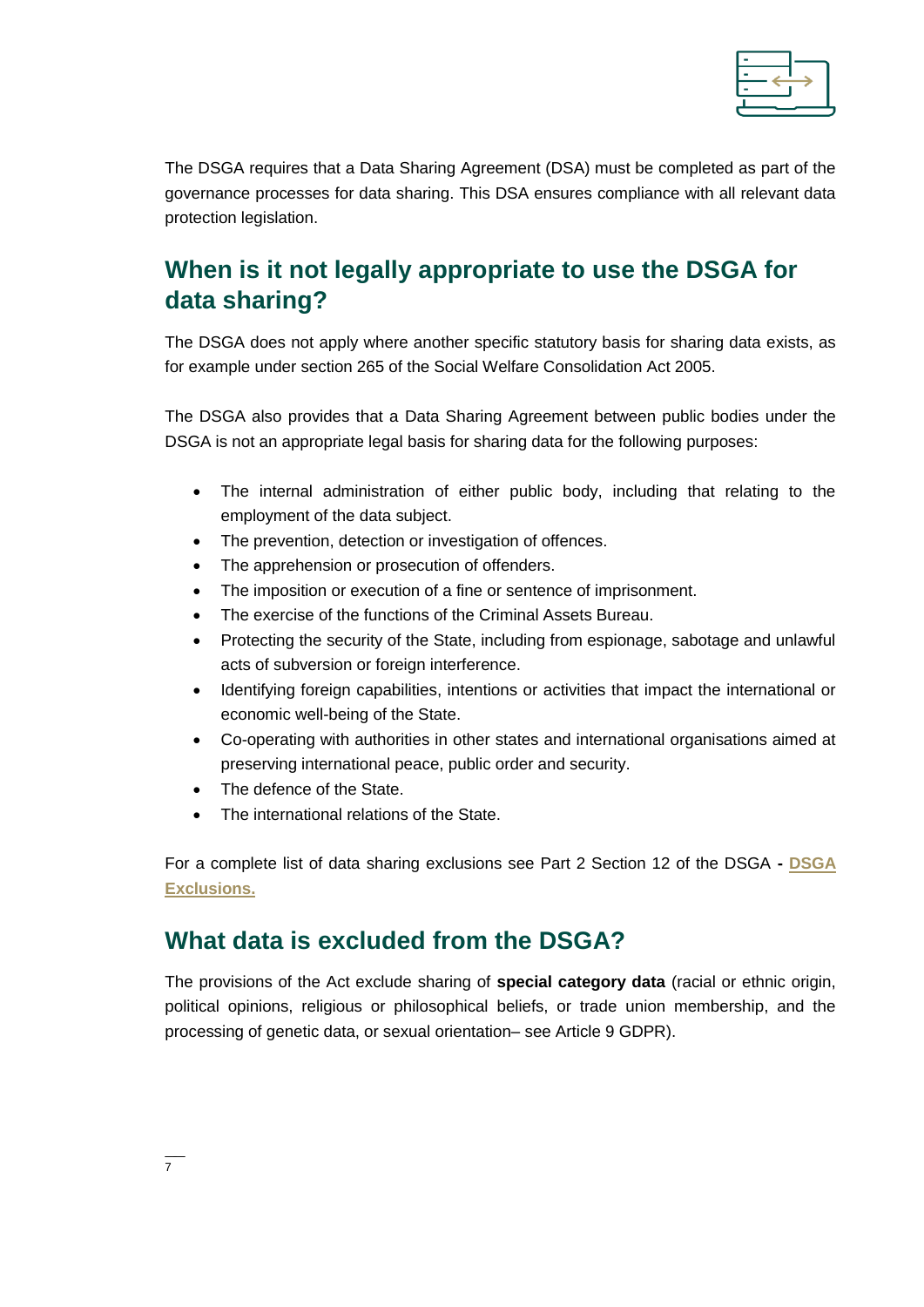

However, there are some exclusions in relation to the processing of information for administration or actuarial valuation of the public service pension scheme and the Personal Data Access Portal.

**If a power to share information is not expressed in legislation, then it would be safer to assume that a Data Sharing Agreement under the DSGA will be needed for the sharing to take place.**

### <span id="page-7-0"></span>**How can I share data?**

The governance framework for data sharing under the DSGA consists of several stages and processes that must be followed. They are:

- o **Stage 1:** Data Sharing Preparation
- o **Stage 2:** Data Officers Review (All PSBs)
- o **Stage 3:** Preparing the DSA (Lead PSB)
- o **Stage 4:** Public Consultation (28 days)
- o **Stage 5:** PSBs Review (21 days)
- o **Stage 6:** Data Governance Board Review
- o **Stage 7:** PSBs Address Recommendations and Sign
- o **Stage 8:** Publication
- o **Stage 9:** DSA Implementation

<span id="page-7-1"></span>The key documents and templates that support and define these stages, all of which will be found on the **[Data Governance](https://www.ogcio.gov.ie/en/corporate-pages/policy/data-governance/data-policy-team/)** section of the **[OGCIO's](https://www.ogcio.gov.ie/en/)** website**<sup>1</sup>** , are:

#### **The DSGA Data Sharing Playbook**

The Data Sharing Playbook is essentially a flowchart that navigates the stages of data sharing along with roles and responsibilities. The stages are sequential and must be followed in order to adhere to the data sharing governance framework.

 $\overline{a}$ 

**<sup>1</sup>** Note these Data Sharing Publications will be published separately and made available on the OGCIO website from the end of October 2021 onwards.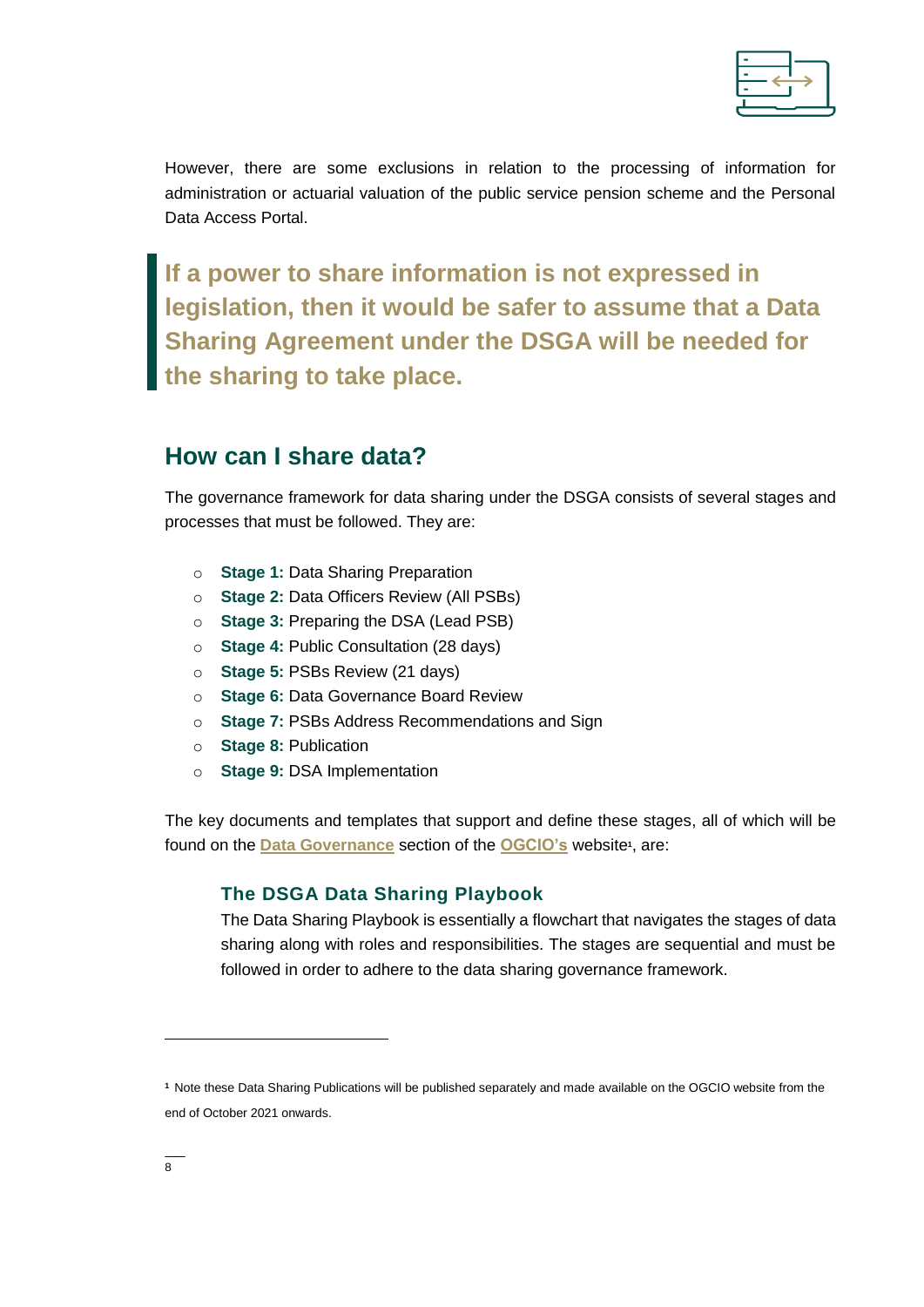

#### <span id="page-8-0"></span>**The DSGA Data Sharing Guidelines**

The Data Sharing Guidelines provide more detailed information on the rules, processes and procedures for data sharing. They also define all obligations for PSBs involved in data sharing.

#### <span id="page-8-1"></span>**The Model Data Sharing Agreement (DSA)**

A new DSA template must now be completed as part of the governance processes for data sharing. This DSA ensures compliance with all relevant data protection legislation. No sections of the DSA template may be removed; however, new sections can be added. The Administration Section must also be completed in full.

Note also in line with GDPR Art.35 and under Section 55 of the DSGA, the PSBs involved must publish a summary of any Data Protection Impact Assessment (DPIA) carried out, or a summary of the reasons why a DPIA was not carried out.

All sections should be completed before submission for public consultation (together with DPO Statements) and can be amended after consultation. After submission to the Data Sharing Committee and review by the Board, the DSA will be published along with the Board recommendations.

#### <span id="page-8-2"></span>**Accession Agreement**

Ideally, all PSBs involved in the data sharing arrangement should sign up to the DSA on the date of its execution. If it is not possible to do so on this date, an Accession Agreement can be created but will only be to the DSA in its original form. If different terms are required, a creation of a separate DSA will be necessary.

The DSA and Accession Agreement templates will be available for download from the **[Data](https://www.ogcio.gov.ie/en/corporate-pages/policy/data-governance/data-policy-team/)  [Governance](https://www.ogcio.gov.ie/en/corporate-pages/policy/data-governance/data-policy-team/)** section of the **[OGCIO's](https://www.ogcio.gov.ie/en/)** website**<sup>2</sup>** .

### <span id="page-8-3"></span>**What is involved in Public Consultation?**

The Data Officer in the Lead PSB will be responsible for sending the Data Governance Unit (DGU) the DSA which includes the relevant DPO Statements and a summary of where a DPIA has been carried out or where a DPIA has not been carried out it includes the reasons why, when they are ready for public consultation. The DSA must be fully completed (with the

 $\overline{a}$ 

**<sup>2</sup>** Note these Data Sharing Publications will be published separately and made available on the OGCIO website from the end of October 2021 onwards.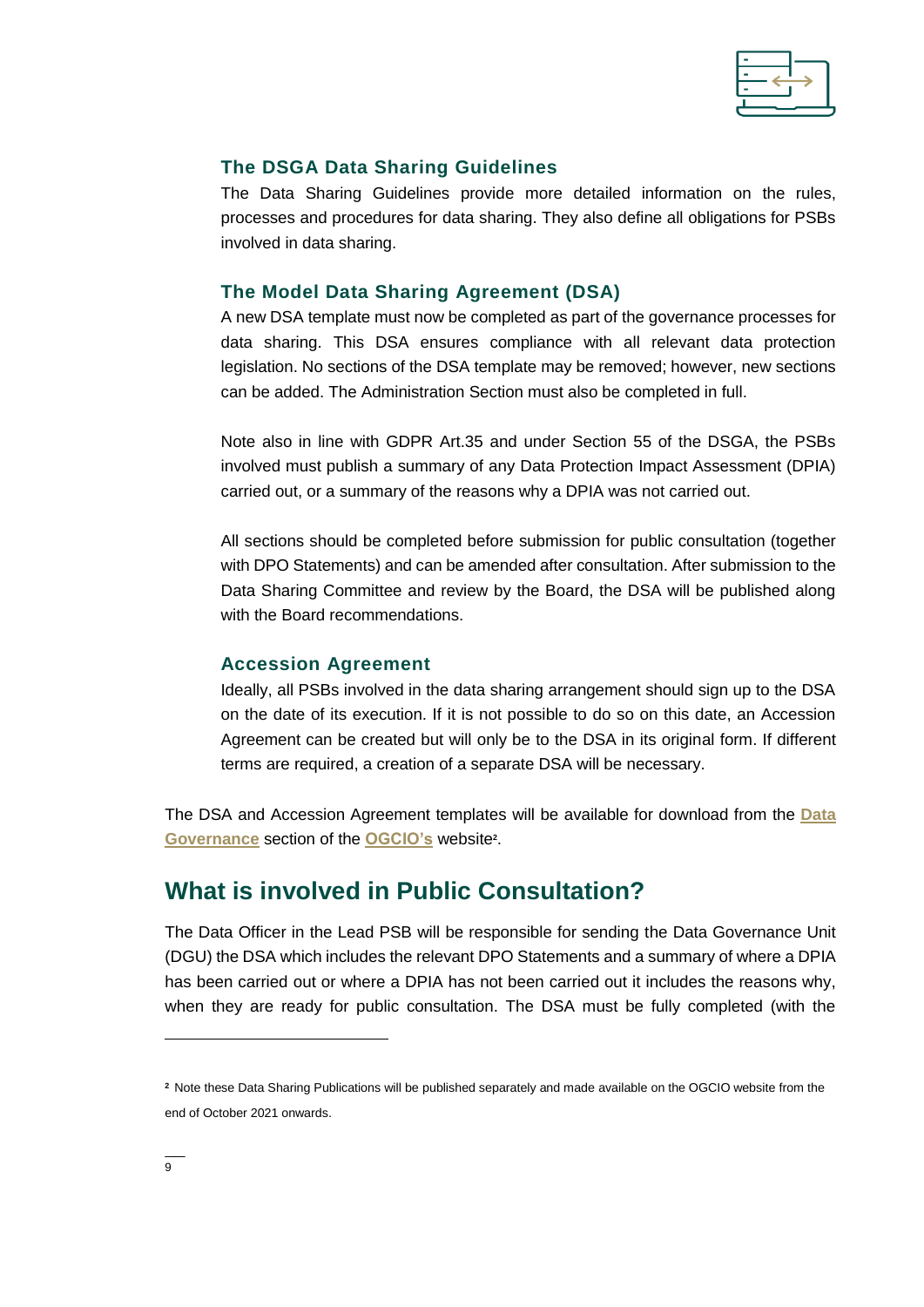

exception of the Authorised Signatures, which are the last step before execution of the DSA) and the DPO Statements must be signed at this stage.

The DGU will manage the public consultation where the DSA (including DPO Statements) will be published on the Public Consultations website**,** <https://www.gov.ie/en/consultations> for 28 days.

Note that submissions made can only be collated from the email address associated with the DSA on the Public Service Consultations webpage. The collated submissions will be returned to each Data Officer for the relevant PSBs.

All PSBs involved will be required to publish, on the same date as the consultation, a notice on their website that they are proposing to enter into the DSA. They should state the documents that are accessible to the public and link to their relevant DSA published on the public consultations website. This notice should invite submissions and include the date of publication of the notice.

Further detailed information on the process to follow for public consultation will be found on the **[Data Governance](https://www.ogcio.gov.ie/en/corporate-pages/policy/data-governance/data-policy-team/)** section of the **[OGCIO's](https://www.ogcio.gov.ie/en/)** website – DSGA Data Sharing Public Consultation Guidelines.**<sup>3</sup>**

 $\overline{a}$ 

**<sup>3</sup>** Note this publication will be available from end of October 2021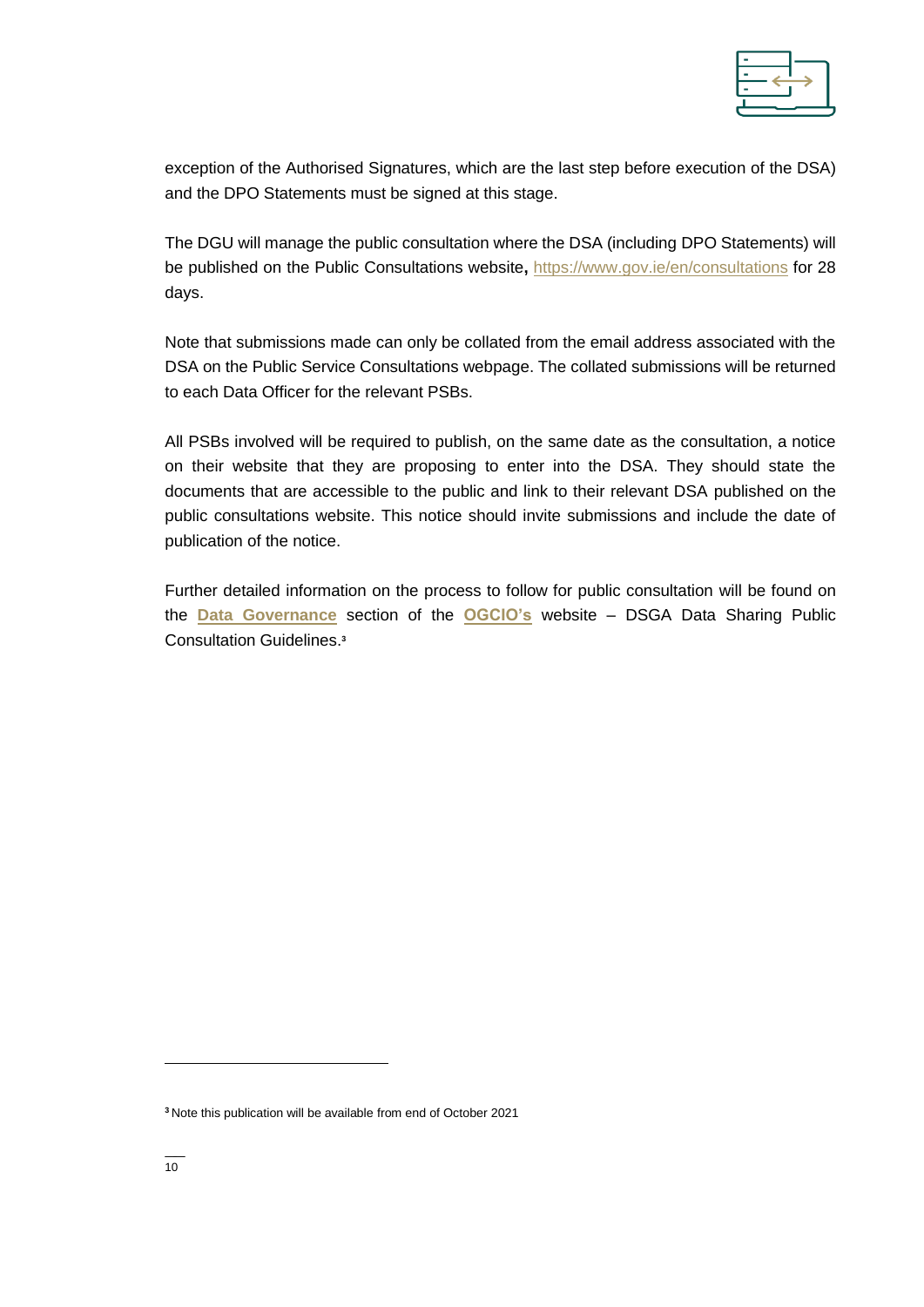

# <span id="page-10-0"></span>**The Governance Framework**

# <span id="page-10-1"></span>**Who plays a role?**

#### <span id="page-10-2"></span>**Lead Agency/Lead PSB**

The Lead Agency/Lead PSB is the organisation that is responsible for ensuring completion and publication of the executed Data Sharing Agreement (DSA). They are the controller of the disclosed information; and, in the case of joint controllers, a lead PSB should be nominated. In the case of a Base Registry, the Lead is always the disclosing PSB.

The specific obligations for a Lead PSB, which last for the lifetime of the DSA, are defined in the DSGA Data Sharing Guidelines, more details will be found on the **[Data Governance](https://www.ogcio.gov.ie/en/corporate-pages/policy/data-governance/data-policy-team/)** section of the **[OGCIO's](https://www.ogcio.gov.ie/en/)** website.

#### <span id="page-10-3"></span>**Data Officer**

All PSBs should nominate a Data Officer who will act as a data advocate for data sharing within their organisation. They will coordinate and prepare any new Model Data Sharing Agreement (DSA) by engaging with all internal contributors to ensure the DSA is completed and ready for public consultation. This role will also act as the contact for the Data Governance Board in all matters of data sharing and management. During the lifetime of the DSA, the Data Officer in the Lead PSB will be responsible for informing the Data Governance Board of any changes to the DSA e.g. change of frequency or when a new PSB joins by way of Accession Agreement.

More details on this role will be found in the DSGA Data Sharing Playbook and Guidelines when published on the **[Data Governance](https://www.ogcio.gov.ie/en/corporate-pages/policy/data-governance/data-policy-team/)** section of the **[OGCIO's](https://www.ogcio.gov.ie/en/)** website.

#### <span id="page-10-4"></span>**Data Protection Officer (DPO)**

The DPO is required to review the data sharing agreement for their organisation and to sign a DPO Statement to that fact. It is the Data Protection Officer's responsibility to ensure that the DSA is compliant with Data Protection law and is consistent with GDPR.

<span id="page-10-5"></span>More details on this role can be found in the DSGA Data Sharing Playbook and Guidelines.

#### **Data Governance Board and their Committees**

The DSGA allows a new Data Governance Board to be established. The Board consists of a membership from both within and external to the public and civil service. The members bring a mix of best practice and experience skillsets in areas of technical architecture, data protection and ethics, legal, research and analytics, base registries, and citizen advocacy. The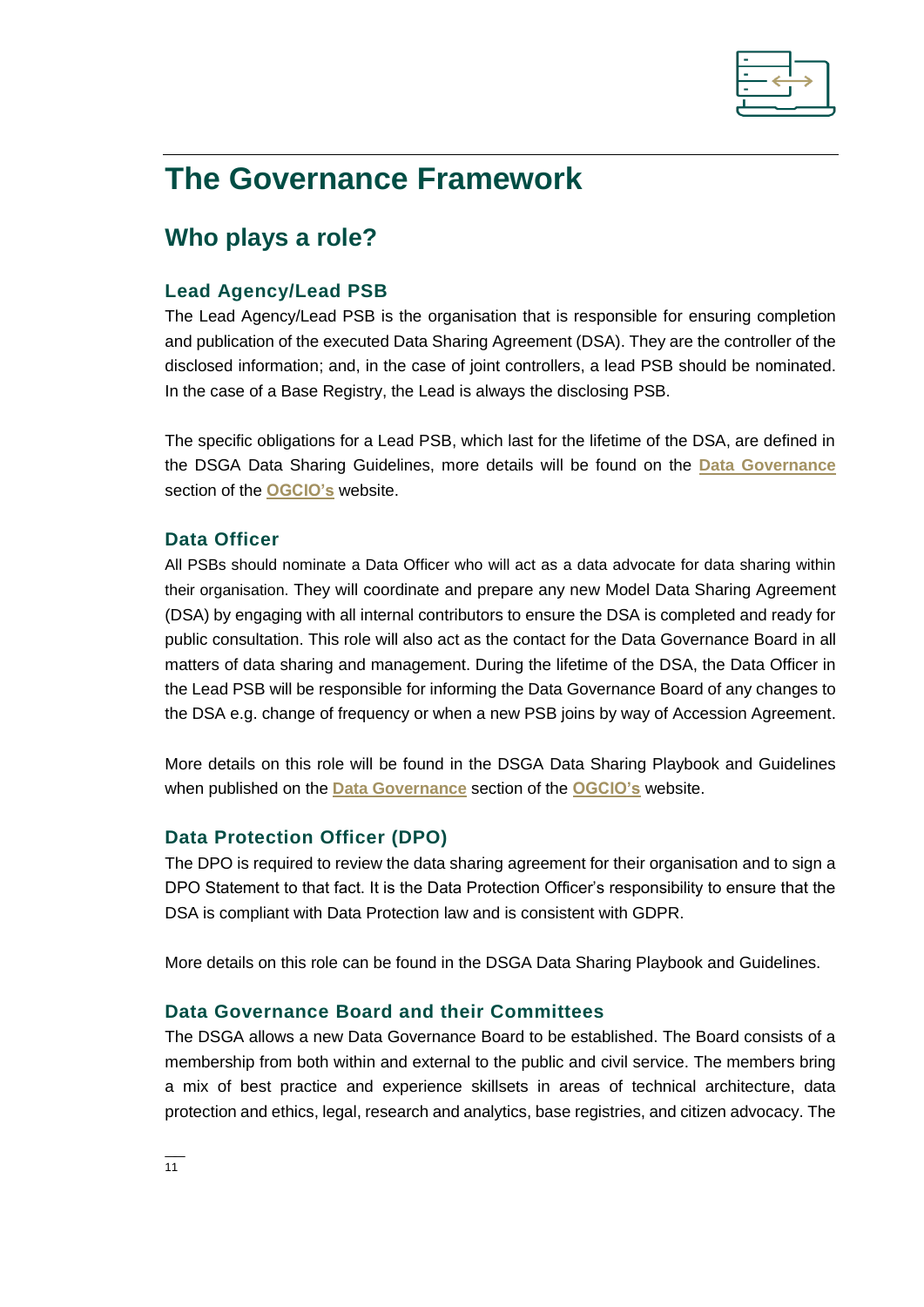

Board has a remit that covers all areas of data sharing and data management across the public service. The Board can establish various committees for specific functions. An example is the Data Sharing Committee who will review each DSA and report its findings to the Board.

#### <span id="page-11-0"></span>**Data Governance Unit**

The Data Governance Unit (DGU) will manage the Public Consultation process. The DGU acts as the secretariat to the Data Governance Board and to the Minister for their responsibilities in the DSA process.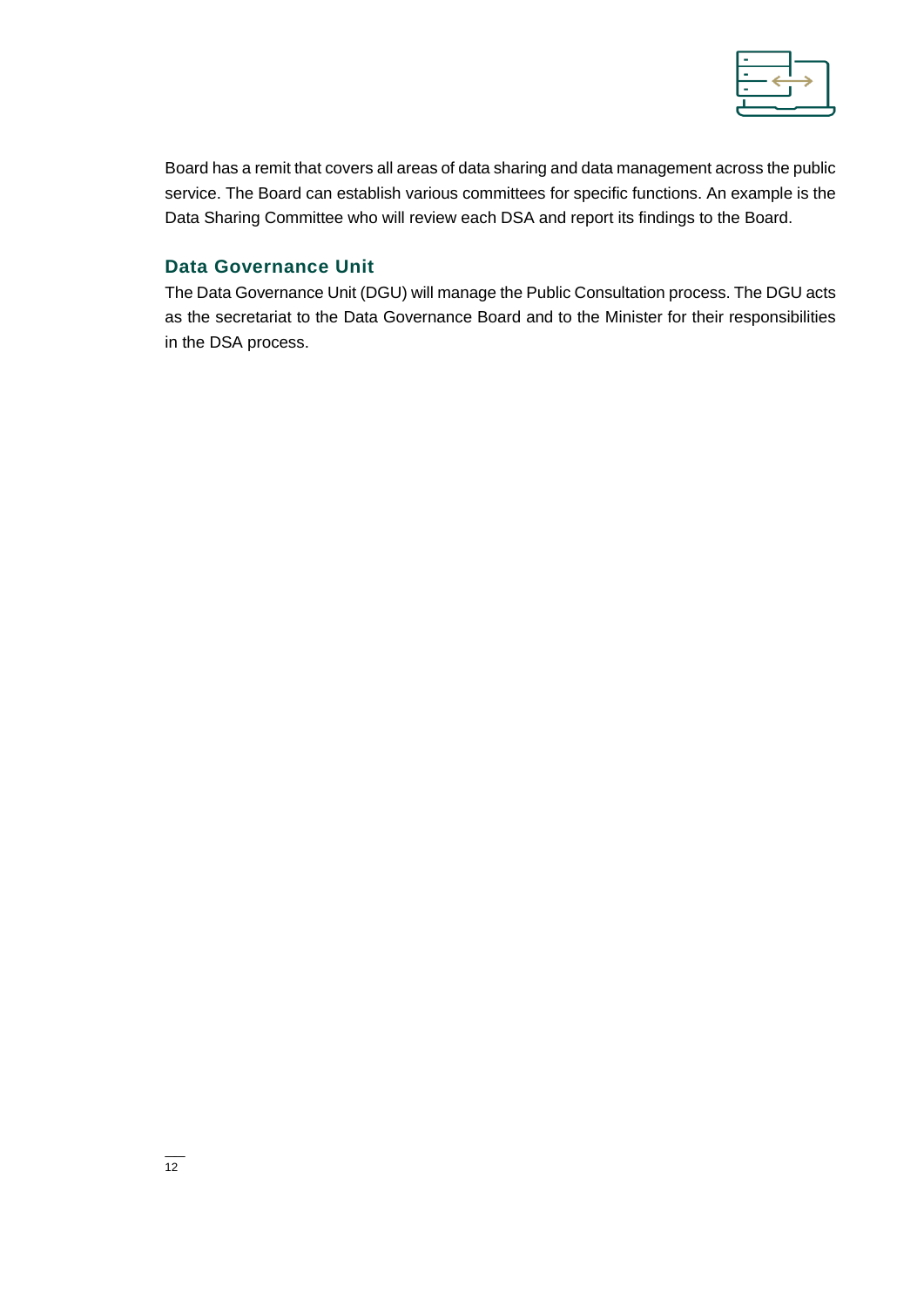

# <span id="page-12-0"></span>**Appendix A**

The table includes a brief description of what each section means, for more detail on each section please visit [Data Sharing and Governance Act 2019](http://www.irishstatutebook.ie/eli/2019/act/5/enacted/en/pdf)**.**

### <span id="page-12-1"></span>**July 2021 Commencements**

| <b>Part</b>    | <b>Section</b> | <b>Name</b>                                                                | <b>Description</b>                                                                                                                                                                                                                                                                                                                                                   |
|----------------|----------------|----------------------------------------------------------------------------|----------------------------------------------------------------------------------------------------------------------------------------------------------------------------------------------------------------------------------------------------------------------------------------------------------------------------------------------------------------------|
| P <sub>2</sub> | 7(1,2,4,3,5)   | <b>Interaction with Social</b><br><b>Welfare Consolidation Act</b><br>2005 | The DSGA, other than Part 5 and<br>Chapter 3 of Part 9, does not affect the<br>operation of the Social Welfare and<br>Consolidation Act of 2005                                                                                                                                                                                                                      |
|                | 8(2,3)         | Interaction with other<br>enactments                                       | The DSGA will not apply to data<br>collected for statistical purposes in<br>accordance with the Statistics Act 1993,<br>or disclosed in accordance with section<br>2 of the Vital<br>Statistics and Births, Deaths and<br>Marriages Registration Act 1952. The<br>DSGA, does not apply to the disclosure<br>of information under the Civil<br>Registration Act 2004. |
| P <sub>3</sub> | 13             | Data-sharing requirements                                                  | Specifies requirements that must be<br>met before the disclosure of personal<br>data by a public body to another public<br>body. Personal data is disclosed in a<br>DSA and complies with rules,<br>procedures, standards and guidelines<br>set out in the DSGA                                                                                                      |
|                | 14             | <b>Directions</b>                                                          | Contains information where the Minister<br>can direct one or more public bodies to<br>disclose information to one or more<br>public bodies.                                                                                                                                                                                                                          |
| P4             | 15             | Application (P4)                                                           | This applies to the disclosure of<br>personal data where no other<br>enactment/EU Law is in operation, does                                                                                                                                                                                                                                                          |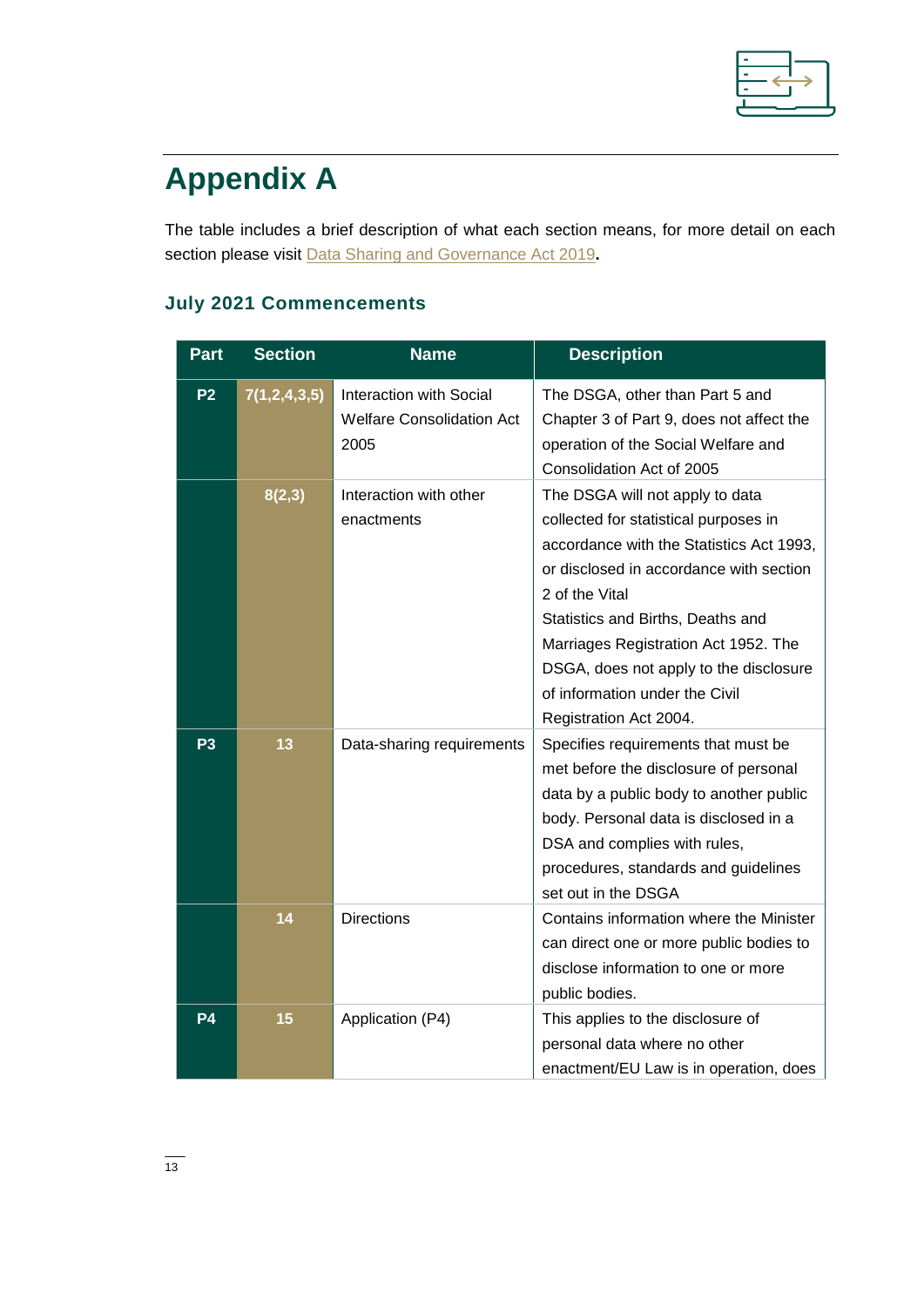

|                |       |                                                    | not apply to disclosure of personal data<br>under Part 5                                                                                                                                                 |
|----------------|-------|----------------------------------------------------|----------------------------------------------------------------------------------------------------------------------------------------------------------------------------------------------------------|
|                | 16    | Obligation to enter into<br>data-sharing agreement | A public body should enter into a DSA<br>prior to disclosing data                                                                                                                                        |
|                | 17    | Formal requirement                                 | A data-sharing agreement should be in<br>writing                                                                                                                                                         |
|                | 18    | Accession to data-sharing<br>agreement             | Where a public body that wasn't part of<br>the initial data-sharing agreement can<br>accede to the DSA and become part of<br>it by completing an accession<br>agreement to the DSA                       |
|                | 19    | Content of data-sharing<br>agreement               | Contains information around the DSA<br>and how it will be managed and deleted<br>where necessary                                                                                                         |
|                | 20    | Review of operation of<br>data-sharing agreement   | Contains details on how DSA<br>agreements should be reviewed                                                                                                                                             |
|                | 21    | Lead agency                                        | Specification of party to be responsible<br>for carrying out the functions of the<br><b>DSA</b><br>[Referred to as Lead PSB in Guidance<br>Documentation]                                                |
|                | 22    | Cessation                                          | Details on notification of the termination<br>of a DSA                                                                                                                                                   |
| P <sub>6</sub> | 34(3) | Application (Part 6)                               | Subsection 3 - This applies to the<br>disclosure of business information by a<br>public body to another public body<br>permitting or requiring data sharing.                                             |
|                | 36    | Disclosure of business<br>information              | A public body may disclose business<br>information to another public body for<br>the performance of a function of either<br><b>PSB</b><br>and for the purposes specified in data<br>sharing requirements |
| P7             | 37    | Designation of base<br>registry                    | When a database is designated as a<br>base registry.                                                                                                                                                     |
|                | 38    | Base registry owner                                | Contains information about what a base<br>registry owner's responsibilities are.                                                                                                                         |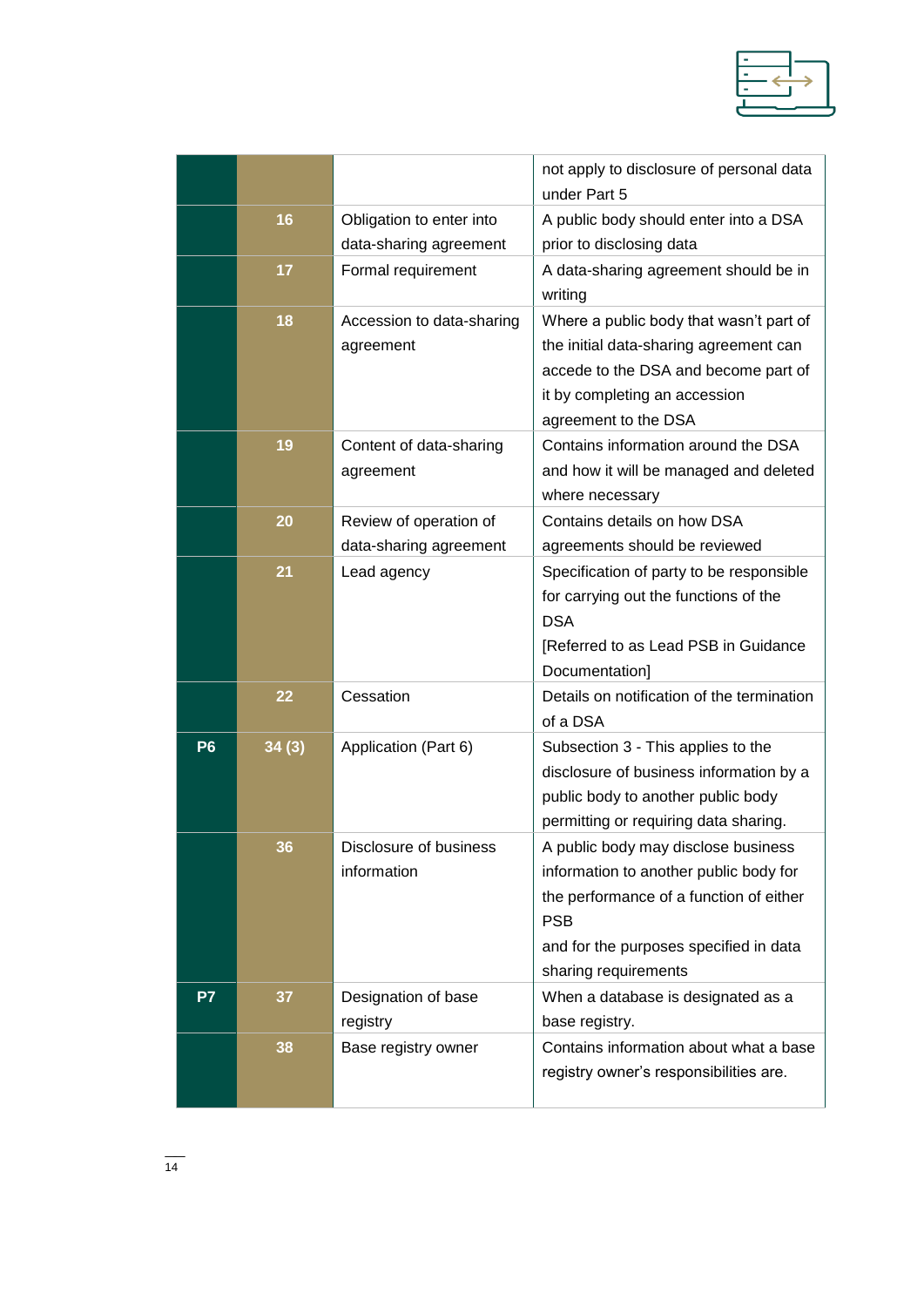|                               | 39 | Processing of information                       | A base registry owner will have the<br>power to process the information called<br>out in the designated base registry                                                                                                                                                                                                                |
|-------------------------------|----|-------------------------------------------------|--------------------------------------------------------------------------------------------------------------------------------------------------------------------------------------------------------------------------------------------------------------------------------------------------------------------------------------|
|                               | 40 | Terms of service                                | A base registry owner will prepare<br>terms of service or terms and<br>conditions that they and any public<br>body will comply with when using that<br>base registry                                                                                                                                                                 |
|                               | 41 | Access to information                           | The base registry owner may amend<br>any information held in the base<br>registry and access information, held by<br>another public body that relates to that<br>base registry                                                                                                                                                       |
|                               | 42 | Obligation to use base<br>registry              | Where information is already collected<br>in a base registry, a public service body<br>must use this information rather than<br>collected it from a different source.                                                                                                                                                                |
| P <sub>8</sub>                | 43 | Application (P9)                                | Applies to personal data (including<br>special categories of personal data)                                                                                                                                                                                                                                                          |
|                               | 44 | Establishment of personal<br>data access portal | Establishment of an information<br>system (website) known as the<br>"Personal Data Access Portal" where<br>someone can send a request and get a<br>response to<br>viewing personal data relating to them,<br>personal data breaches, copy of a data-<br>sharing agreement under which his or<br>her personal data has been disclosed |
| P <sub>9</sub><br>(Chap<br>1) | 45 | Appointment of Board                            | Data Governance Board appointment                                                                                                                                                                                                                                                                                                    |
|                               | 46 | <b>Functions of Board</b>                       | Functions performed by the Board                                                                                                                                                                                                                                                                                                     |
|                               | 47 | Membership of Board and<br>related matters      | How the membership of the DGB<br>should be consisted and appointed                                                                                                                                                                                                                                                                   |
|                               | 48 | Committees                                      | How the DGB sub-committees should<br>be established and run                                                                                                                                                                                                                                                                          |
|                               | 49 | Disqualification from<br>membership of Board    | Reasons members should be<br>disqualified                                                                                                                                                                                                                                                                                            |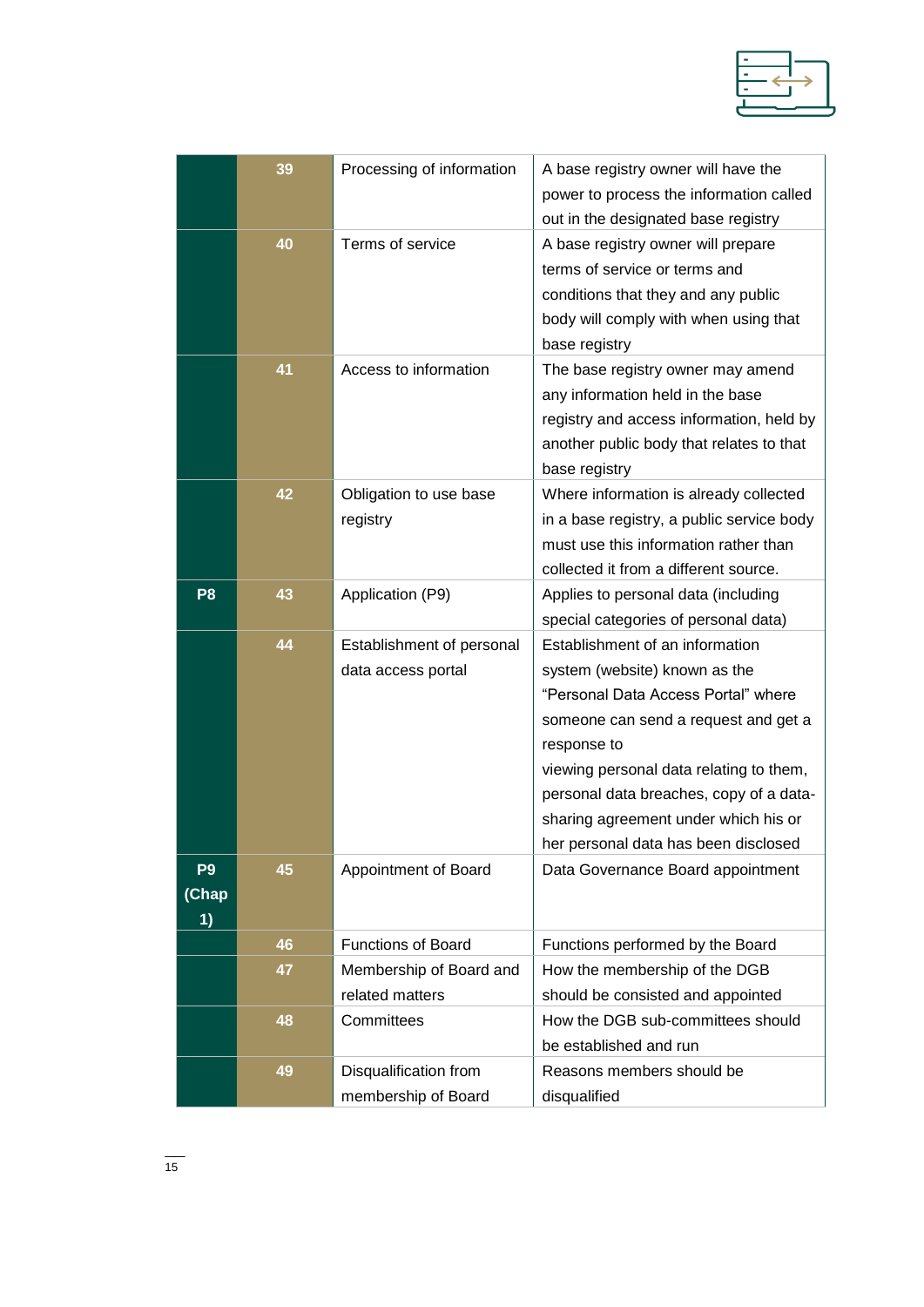

|                                | 50 | Resignation from                                          | How a member would resign from the                                                                                                               |
|--------------------------------|----|-----------------------------------------------------------|--------------------------------------------------------------------------------------------------------------------------------------------------|
|                                |    | membership                                                | <b>DGB</b>                                                                                                                                       |
|                                | 51 | Casual vacancies                                          | How casual vacancies to the board are<br>handled                                                                                                 |
|                                | 52 | Reporting                                                 | Reporting functions of the board                                                                                                                 |
| P <sub>9</sub><br>(Chap)<br>2) | 53 | Definitions (Chapter 2)                                   | Definitions used in Chapter 2                                                                                                                    |
|                                | 54 | Exclusions (Chapter 2)                                    | Exclusions used in Chapter 2                                                                                                                     |
|                                | 55 | <b>Public Consultation</b>                                | Details of agreements and how they are<br>published online                                                                                       |
|                                | 56 | Submission of<br>documentation of<br>information to Board | Details of agreements and documents<br>that should be submitted to the Board                                                                     |
|                                | 57 | Review of data-sharing<br>agreement                       | Details of how a DSA should be<br>reviewed                                                                                                       |
|                                | 58 | Amendments following<br>review                            | How amendments should be submitted<br>to the board                                                                                               |
|                                | 59 | Execution of agreement                                    | The board may or may not specify<br>recommendations in their review.<br>Proposed agreement may be executed<br>when all conditions have been met. |
|                                | 60 | Publication                                               | The lead agency (PSB) the Minister<br>and the board will be transparent by<br>publishing documents relating to a data<br>sharing agreement.      |
|                                | 61 | Effective date of<br>agreement                            | A data-sharing agreement will come<br>into effect on the date of its publication                                                                 |
|                                | 62 | Time periods and<br>documentation                         | The board shall specify the time periods<br>and they will not be less than 14 days.                                                              |
| P <sub>9</sub><br>(Chap<br>3)  | 63 | Application (Chapter 3)                                   | Applies to personal data (including<br>special categories of personal data)<br>and information other than personal<br>data.                      |
|                                | 64 | Rules, procedures and<br>standards                        | Rules, procedures and standards<br>prescribed for number of purposes<br>relevant to the performance of a public<br>body                          |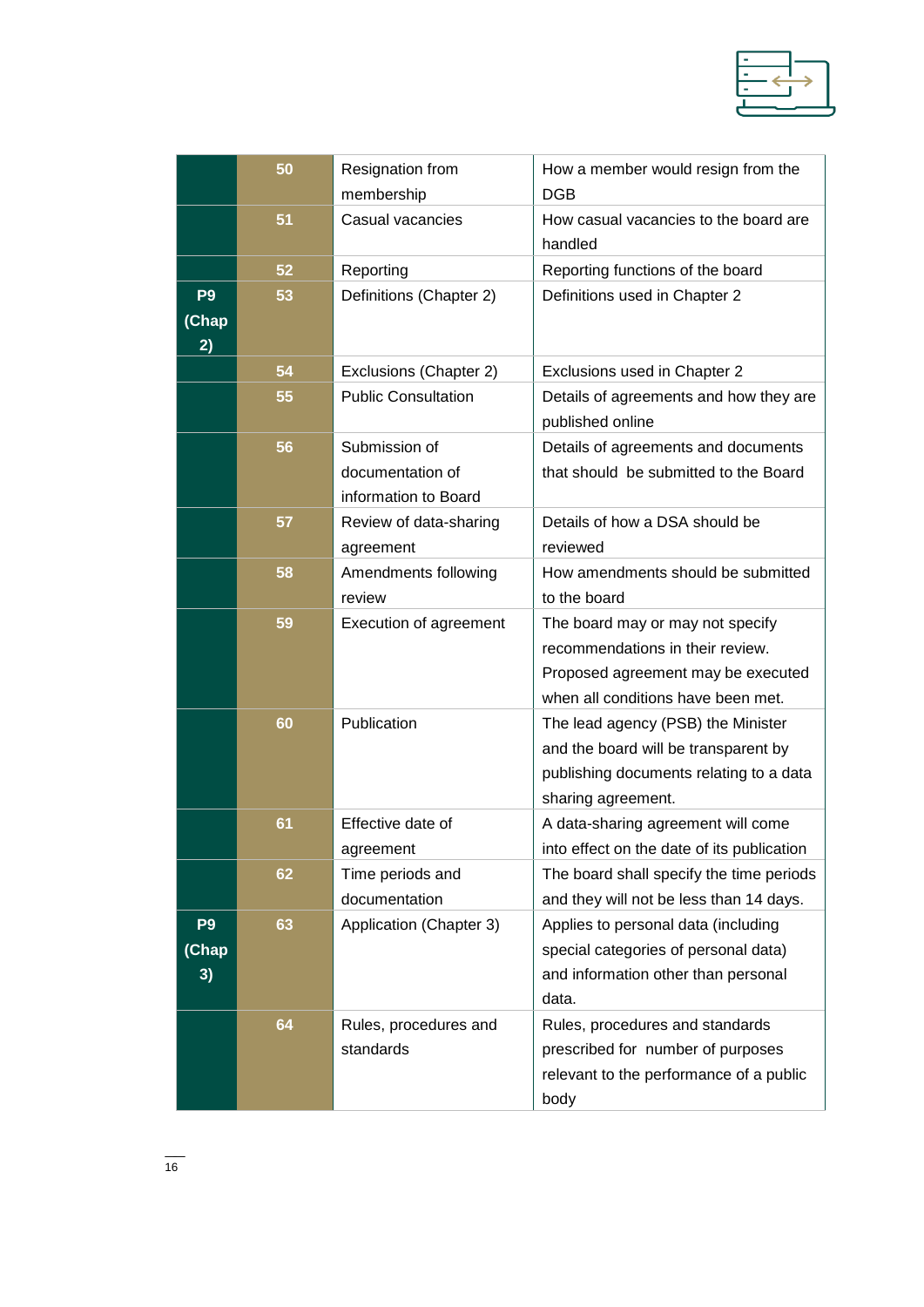

|            | 65 | Guidelines                                       | Prepare and issue guidelines in<br>relation to rules, procedures or<br>standards to assist public bodies in the<br>performance of their functions |
|------------|----|--------------------------------------------------|---------------------------------------------------------------------------------------------------------------------------------------------------|
|            | 66 | Model agreements                                 | Model data sharing agreements that the<br>Board can advise on their preparation<br>and revision                                                   |
|            | 67 | Publication of regulations<br>and guidelines     | the rules, procedures and standards<br>and guidelines published on a website                                                                      |
|            | 68 | Compliance report                                | The Board may request a compliance<br>report within a specified time from any<br>Public Body                                                      |
| <b>P10</b> | 69 | Prohibition on requests for<br>certain documents | Certain documents are prohibited to be<br>requested from a person (other than a<br>public body)                                                   |
|            | 70 | Specification of<br>information                  | Specifications of formats to ensure<br>consistency accuracy and usefulness of<br>the information                                                  |

Table 1.0

END